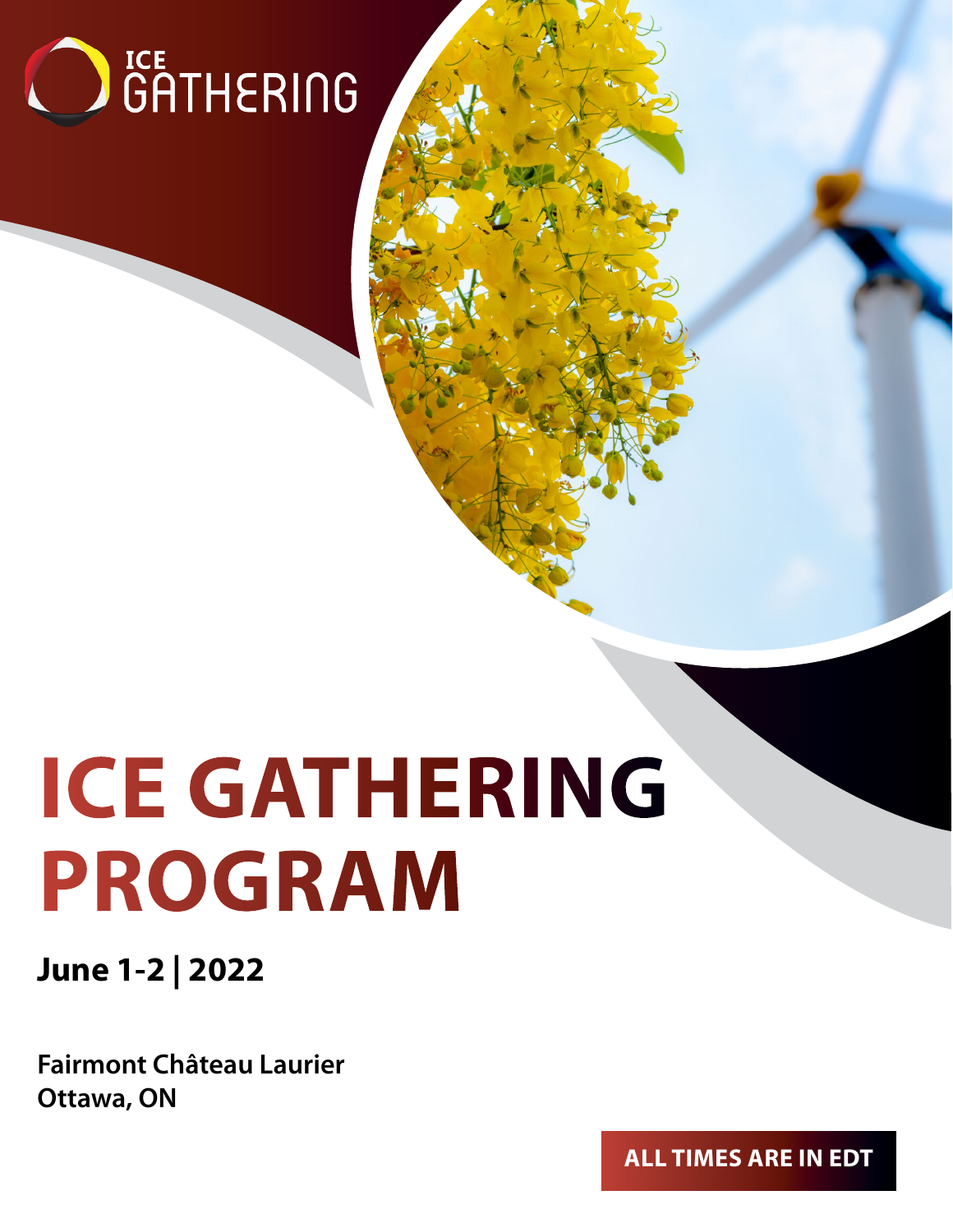|             | DAY 1   JUNE 1, 2022                                  |                                                                                                                                                                                                                                                                                                                                                                |                                                                                                                                                                                                                   |                                                                                              |
|-------------|-------------------------------------------------------|----------------------------------------------------------------------------------------------------------------------------------------------------------------------------------------------------------------------------------------------------------------------------------------------------------------------------------------------------------------|-------------------------------------------------------------------------------------------------------------------------------------------------------------------------------------------------------------------|----------------------------------------------------------------------------------------------|
| <b>Time</b> | <b>Session</b>                                        | <b>Speakers</b>                                                                                                                                                                                                                                                                                                                                                | <b>Details</b>                                                                                                                                                                                                    | <b>Location</b>                                                                              |
| 8:00am      | Registration and<br>Networking<br><b>Breakfast</b>    |                                                                                                                                                                                                                                                                                                                                                                | Check-in and connect with attendees. Breakfast<br>buffet available.                                                                                                                                               | Registration - Foyer<br>(Lobby Level)<br>Breakfast Buffet -<br>Drawing Room (Lobby<br>Level) |
| 10:00am     | Opening<br>Ceremony &<br>Welcoming<br>Remarks         | <b>Grandmother Irene</b><br>$\bullet$<br>Lindsay, Elder, Wakaw,<br><b>SK</b><br>Elder Alma-Jean Migwans,<br>$\bullet$<br>Elder, Manitoulin Island, ON<br><b>Chief Dylan Whiteduck,</b><br>$\bullet$<br>Chief at Kitigan Zibi<br>Anishinabeg<br>Terri Lynn Morrison,<br>$\bullet$<br>ICE Associate Executive<br>Director<br>Madelaine McCallum, MC<br>$\bullet$ | Elder opening prayer, welcoming<br>remarks and event kick-off.                                                                                                                                                    | Adam Room                                                                                    |
| 10:45am     | Indigenous<br>Leadership and<br><b>Climate Action</b> | Moderator: Jordyn<br>$\bullet$<br><b>Burnouf, ICE Board of</b><br><b>Directors</b><br><b>Regional Chief Kluane</b><br>$\bullet$<br>Adamek, Yukon Regional<br>Chief<br>Todd Russell, President of<br>$\bullet$<br>the NunatuKavut<br>Community Council (NCC)                                                                                                    | In this session, attendees will hear from leaders<br>about the role of Indigenous leadership in the<br>energy transition to a net zero economy while<br>highlighting supporting federal policies and<br>programs. | Adam Room                                                                                    |
| 11:45am     | <b>Natural Resources</b><br>Canada<br>Announcement    | Moderator: Eryn Stewart,<br>$\bullet$<br>Managing Director at ICE<br>Yvonne Jones,<br>$\bullet$<br>Parliamentary Secretary to<br>the Minister of Natural<br>Resources and to the<br>Minister of Northern Affairs                                                                                                                                               | Natural Resources Canada clean energy<br>announcement.                                                                                                                                                            | Adam Room                                                                                    |
|             | $M = 11.000000$                                       |                                                                                                                                                                                                                                                                                                                                                                |                                                                                                                                                                                                                   | $A \cup A$                                                                                   |

|                                  | Media O&A Period                                    |                                                                                                                                                                                                                                                                        |                                                                                                                                                                 | Adam Room                             |
|----------------------------------|-----------------------------------------------------|------------------------------------------------------------------------------------------------------------------------------------------------------------------------------------------------------------------------------------------------------------------------|-----------------------------------------------------------------------------------------------------------------------------------------------------------------|---------------------------------------|
| $1:00pm -$<br>2:00 <sub>pm</sub> | <b>Networking Lunch</b>                             |                                                                                                                                                                                                                                                                        |                                                                                                                                                                 | Drawing Room                          |
| $2:15$ pm -<br>3:15pm            | <b>Concurrent</b><br><b>Workshops</b>               |                                                                                                                                                                                                                                                                        |                                                                                                                                                                 |                                       |
|                                  | <b>Efficiency for</b><br><b>Climate and Culture</b> | Mike Reynolds, Co-founder<br>$\bullet$<br>and Director at EcoHome<br>Network<br>Kyla Morrisseau,<br>$\bullet$<br><b>Consultation Coordinator</b><br>at Animbiigoo Zaagi'igan<br>Anishinaabek<br><b>Richard Hall, Housing</b><br>$\bullet$<br>Specialist in Bella Coola | Panel discussion highlighting how communi-<br>ties are leveraging efficient housing to make<br>improvements that effect health, culture, pride,<br>and climate. | Renaissance Room<br>(Mezzanine Level) |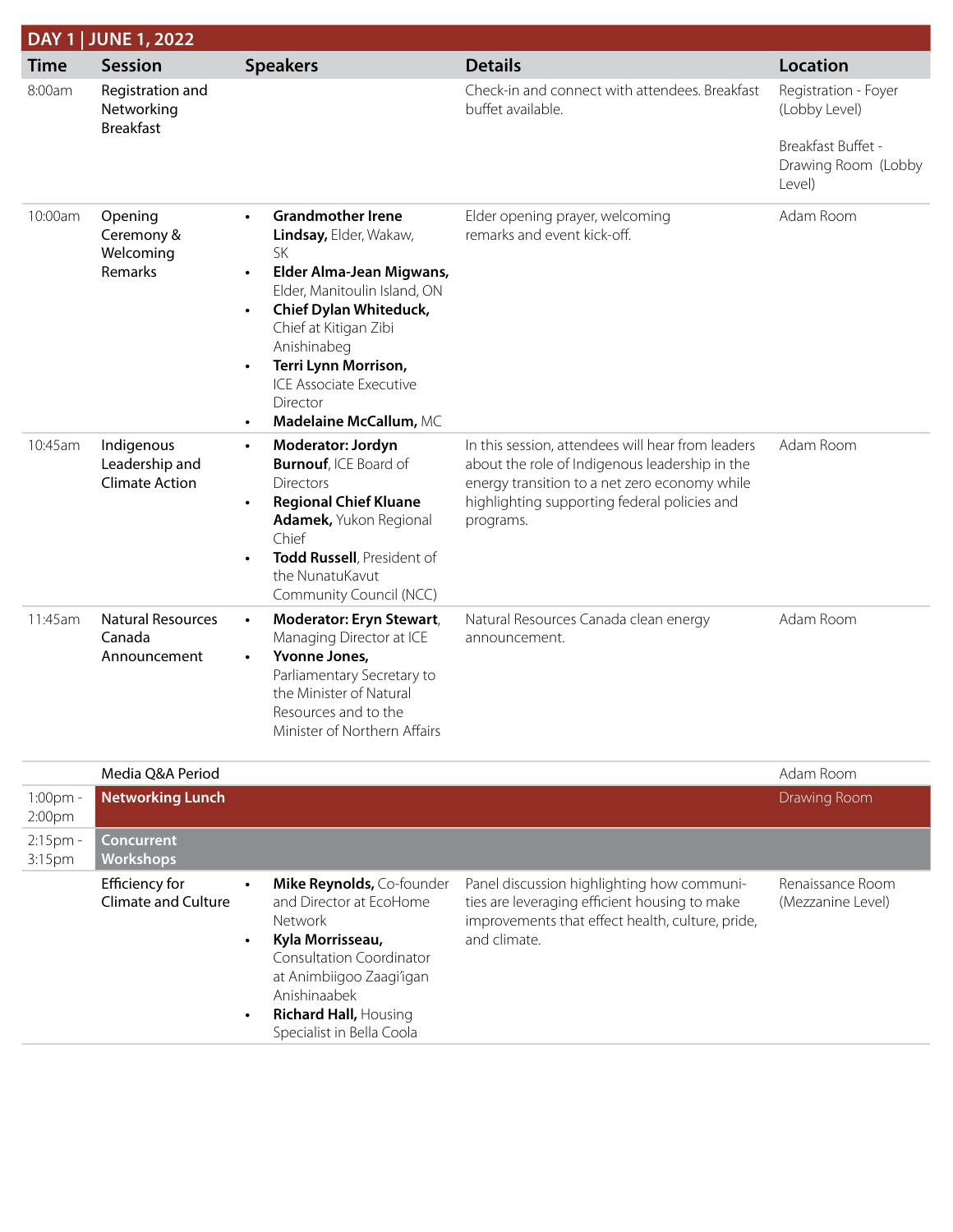| Using Ethelo: Online .<br>Community<br>Engagement for<br>$\bullet$<br>Clean Energy<br>Planning<br>$\bullet$<br>$\bullet$ | Moderator: Nicole Pham-Quan,<br>IODI and ICE Mentorship Assistant<br>Alex Cook, IODI Energy<br>Champion for Baker Lake and<br>Owner of ArchTech<br>Hałağáił Ayla Brown, Haíłzagy<br>Climate Action Advisor and<br>Heiltsuk Tribal Councillor<br><b>Bradley Roulston, Partnership</b><br>Development for Ethelo | 20/20 Catalysts and Indigenous clean<br>energy champions are invited to<br>join this session devoted to Ethelo,<br>an online platform for community<br>engagement. Learn about the platform,<br>its successful applications by Haíłzagy<br>Climate Action Team (HCAT) and Alex<br>Cook (IODI Energy Champion), and<br>opportunities to use the platform for<br>your community! | MacDonald Room<br>(Mezzanine Level)       |
|--------------------------------------------------------------------------------------------------------------------------|----------------------------------------------------------------------------------------------------------------------------------------------------------------------------------------------------------------------------------------------------------------------------------------------------------------|--------------------------------------------------------------------------------------------------------------------------------------------------------------------------------------------------------------------------------------------------------------------------------------------------------------------------------------------------------------------------------|-------------------------------------------|
| Climate Change<br>$\bullet$<br>Solutions Table                                                                           | Jordan Peterson, Strategic<br>Lead, Nation Building at Vuntut<br>Gwitchin<br>Government                                                                                                                                                                                                                        | The Vuntut Gwitchin Government has<br>taken a lead in the north related to Cli-<br>mate Change and Renewable Energies.<br>As such, they are embarking on the<br>development of a North Yukon Climate<br>Change Solutions Table.                                                                                                                                                | <b>Burgundy Room</b><br>(Mezzanine Level) |

| 3:15pm             | <b>Networking Break</b>                                    |                                                                                                                                                                                                                                                                                                                                                                                                                                                              |                                                                                                                                                                                                                                                                                              | Foyer                               |
|--------------------|------------------------------------------------------------|--------------------------------------------------------------------------------------------------------------------------------------------------------------------------------------------------------------------------------------------------------------------------------------------------------------------------------------------------------------------------------------------------------------------------------------------------------------|----------------------------------------------------------------------------------------------------------------------------------------------------------------------------------------------------------------------------------------------------------------------------------------------|-------------------------------------|
| 3:30pm -<br>4:30pm | <b>Concurrent</b><br>Workshops                             |                                                                                                                                                                                                                                                                                                                                                                                                                                                              |                                                                                                                                                                                                                                                                                              |                                     |
|                    | Career Pathways &<br>Employment in<br>Energy<br>Efficiency | <b>Gail Lawlor, President of</b><br>$\bullet$<br><b>Energy Matters</b><br><b>Bonnie Van Tassel, ICE</b><br>Mentorship Program<br>Manager at ICE<br><b>Corey Cote, Bringing It Home</b><br>Program Manager at ICE                                                                                                                                                                                                                                             | Canada's clean energy sector employs<br>118,200 people in energy efficiency<br>according to Statistics Canada and<br>Clean Energy Canada. So what are the<br>employment opportunities that exist?                                                                                            | MacDonald Room<br>(Mezzanine Level) |
|                    | Finding your Path in •<br>Clean Energy                     | Serena Mendizabal,<br>SevenGen Vice-Chair<br>Cedric Pepelea, CEO of<br>Sustainable Kingston &<br>Instructor at St. Lawrence College<br>Jasmine Mcdermott,<br>Founder & President at Calgary<br>Indigenous STEAM Student's<br>Association<br><b>Austin Bercier, VP</b><br>Sponsorship at Calgary Indige-<br>nous STEAM Students' Association<br>Nicky Nicholson, Youth<br>Entrepreneur, Owner &<br>Operator of Happy Cones<br>Solar-Powered Ice Cream Trailer | Indigenous youth are invited to join a<br>special youth session at the 2022 ICE<br>Gathering. In this session, Indigenous<br>youth will hear from young leaders<br>about their journey, insights, and advice<br>on advancing clean energy projects<br>and navigating the clean energy space. | Adam Room                           |
| 8:00pm -<br>9:00pm | <b>Evening Gratitude</b><br>Flow (1 hour)                  |                                                                                                                                                                                                                                                                                                                                                                                                                                                              | A gentle and accessible practice<br>weaving in Haíłzaqv and yogic ways<br>of healing through breath, movement,<br>song, and prayer.                                                                                                                                                          | Laurier Room                        |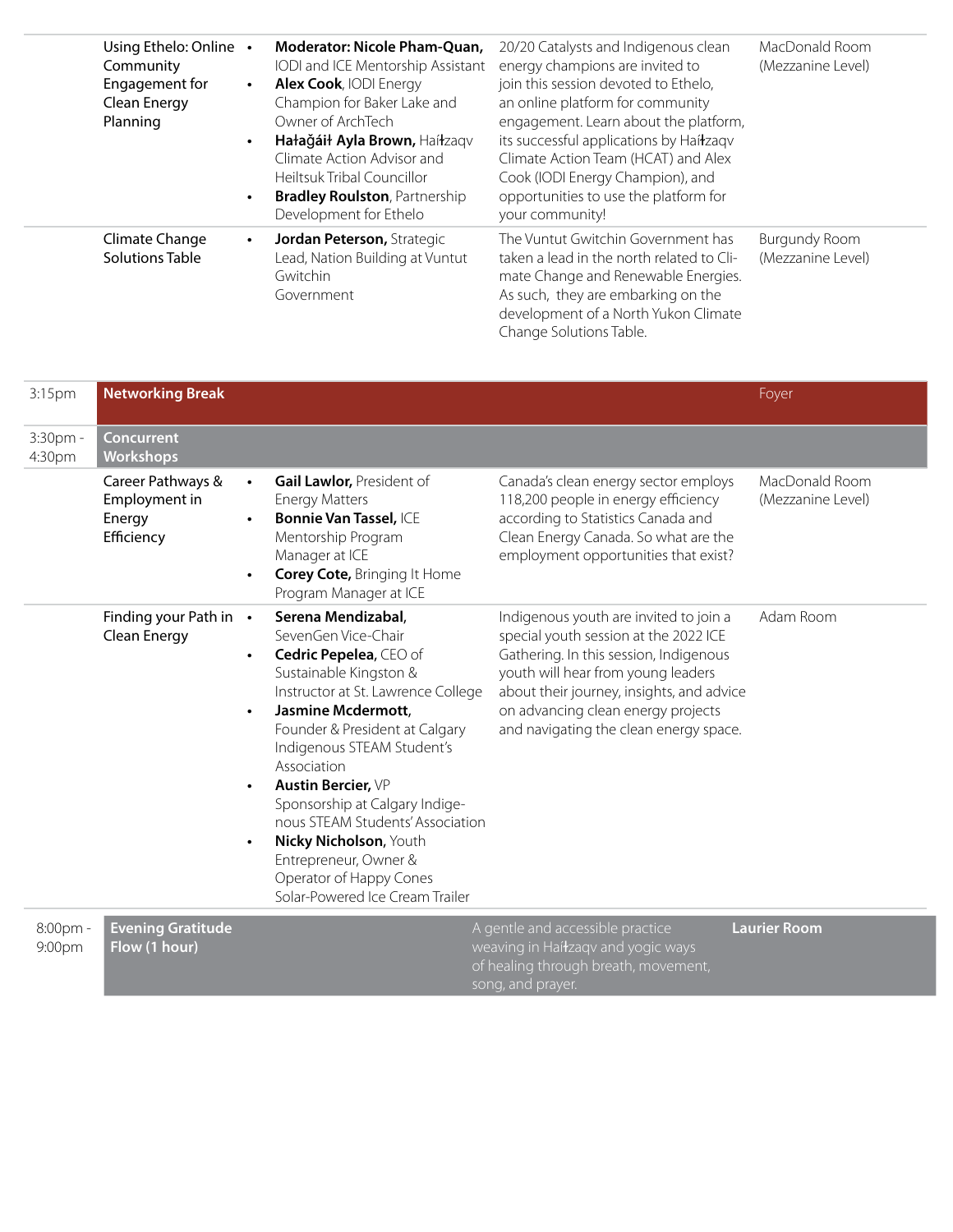|             | DAY 2   JUNE 2, 2022                                 |                                                                                                                                                                                                                                                                                                                                                                                                                          |                                                                                                                                                                                                                                                                                                                                                                                                                                                                                                                                                                                |                                                                                           |
|-------------|------------------------------------------------------|--------------------------------------------------------------------------------------------------------------------------------------------------------------------------------------------------------------------------------------------------------------------------------------------------------------------------------------------------------------------------------------------------------------------------|--------------------------------------------------------------------------------------------------------------------------------------------------------------------------------------------------------------------------------------------------------------------------------------------------------------------------------------------------------------------------------------------------------------------------------------------------------------------------------------------------------------------------------------------------------------------------------|-------------------------------------------------------------------------------------------|
| <b>Time</b> | <b>Session</b>                                       | <b>Speakers</b>                                                                                                                                                                                                                                                                                                                                                                                                          | <b>Details</b>                                                                                                                                                                                                                                                                                                                                                                                                                                                                                                                                                                 | <b>Location</b>                                                                           |
| 8:00am      | Networking<br><b>Breakfast</b>                       |                                                                                                                                                                                                                                                                                                                                                                                                                          | Check-in and connect with<br>attendees. Breakfast buffet available.                                                                                                                                                                                                                                                                                                                                                                                                                                                                                                            | Registration - Foyer<br>(Lobby Level)<br>Breakfast Buffet - Drawing<br>Room (Lobby Level) |
| 9:00am      | Keynote Address                                      | Ambassador David L.<br>$\bullet$<br><b>Cohen, United States</b><br>Ambassador to Canada                                                                                                                                                                                                                                                                                                                                  | Join the mainstage for a special<br>keynote address.                                                                                                                                                                                                                                                                                                                                                                                                                                                                                                                           | Adam Room                                                                                 |
| 9:15am      | Indigenous<br>Mega-Projects -<br>Partnership Success | Facilitator: Terri Lynn<br>$\bullet$<br>Morrison, ICE Associate<br><b>Executive Director</b><br><b>Chief Mike Delisle, Chief at</b><br>$\bullet$<br>Mohawk Council Of<br>Kahnawake<br>Matt Jamieson, President/<br>$\bullet$<br>CEO at Six Nations of Grand<br>River Development<br>Corporation<br>Tanna Pirie Wilson, Interim<br>$\bullet$<br>Director of Operations at Eel<br>River Bar First Nation                   | Panel discussion with Indigenous<br>changemakers discussing<br>partnership success on three<br>projects:<br>The Mohawk Council of Kahnawake<br>and Hydro-Québec partnership<br>on the Hertel-New York Intercon-<br>nection Project to transmit green<br>renewable energy to New York City.<br>The Oneida Storage Project is the<br>first of its kind in Canada. A 250MW<br>battery storage facility has the<br>capacity to harness, store and inject<br>clean energy into the power grid, on<br>demand.<br>The Wocawson Energy Project with<br>an installed capacity of 20 MW. | Adam Room                                                                                 |
| 10:15am     | Generation for<br>Generations                        | <b>Moderator: Sydney</b><br>$\bullet$<br><b>Vandale, Communications &amp;</b><br><b>ICE Network</b><br><b>Bonnie Van Tassel, ICE</b><br>$\bullet$<br>Mentorship Program<br><b>Corey Cote, Bringing it</b><br>Home<br>Ricky-Lee Watts, Youth<br>Programs & Generation<br>Power<br>Freddie Huppé Campbell,<br>Global Hub<br>Alexandra Thomson, Youth<br>Mentoring & ImaGENation<br>Justice Morningstar, 20/20<br>Catalysts | Profiling ICE programs and leadership<br>to support the next wave of change<br>for Indigenous clean energy across<br>Turtle Island, and the key role being<br>played by the next generation of<br>leaders.                                                                                                                                                                                                                                                                                                                                                                     | Adam Room                                                                                 |
| 11:15am     | <b>Networking Break</b>                              |                                                                                                                                                                                                                                                                                                                                                                                                                          |                                                                                                                                                                                                                                                                                                                                                                                                                                                                                                                                                                                | Foyer                                                                                     |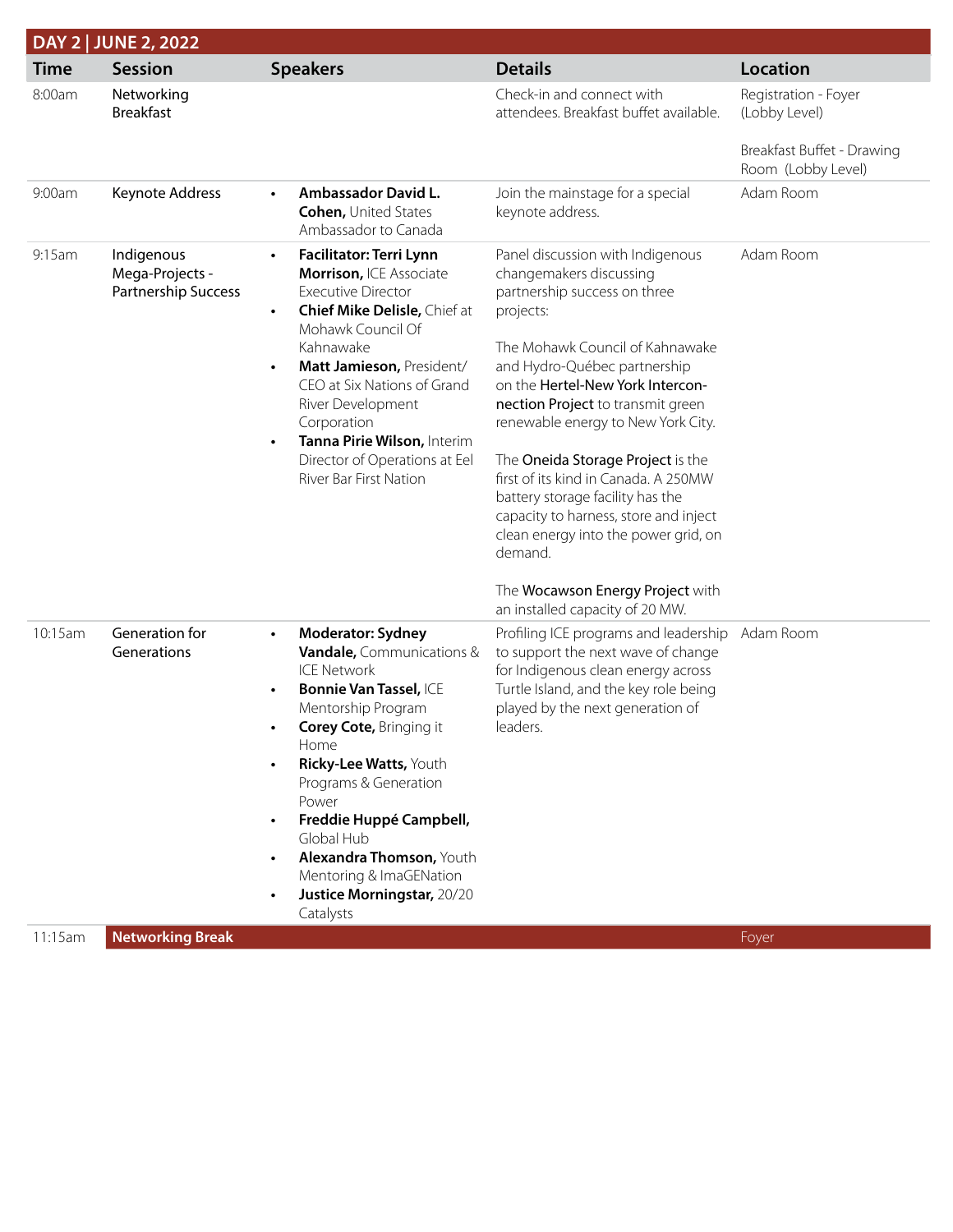| 11:45am            | <b>Concurrent</b><br><b>Workshops</b>                               |                                                                                                                                                                                                                                                                                                                                                                                                                                                                                        |                                                                                                                                                                                                                                                              |                                       |
|--------------------|---------------------------------------------------------------------|----------------------------------------------------------------------------------------------------------------------------------------------------------------------------------------------------------------------------------------------------------------------------------------------------------------------------------------------------------------------------------------------------------------------------------------------------------------------------------------|--------------------------------------------------------------------------------------------------------------------------------------------------------------------------------------------------------------------------------------------------------------|---------------------------------------|
|                    | Challenges for<br><b>Indigenous Business</b><br>and the Indian Act  | <b>Moderator: Cara Sanders,</b><br>$\bullet$<br>ICE Board of Directors<br>Nadir Andre, Partner at<br>$\bullet$<br>Borden Ladner Gervais<br>S.E.N.C.R.L., S.R.L. (BLG)<br>Paul-Emile McNab,<br>$\bullet$<br>Vice-President, Business<br>Development & Member<br>Experience at Canadian<br>Council for Aboriginal<br><b>Business (CCAB)</b><br><b>Samantha Martin-Bird</b><br>$\bullet$<br>SLCC LIN <sup>e</sup> Aor,<br>Program Partner, Canada<br>Programs at Mastercard<br>Foundation | Exploring the legal challenges faced<br>by First Nation business owners<br>on-reserve, what programs are avail-<br>able to support Indigenous business<br>owners, and success stories from<br>across the country.                                            | MacDonald Room<br>(Mezzanine Level)   |
|                    | Hydrogen -<br>Production &<br>Opportunities                         | <b>Moderator: Sydney</b><br>$\bullet$<br><b>Vandale, Communications</b><br>Coordinator at ICE<br>Troy Jerome, President &<br>$\bullet$<br>CEO at SEN'TI Environmental<br>& Indigenous Services<br>Amandeep Garcha, Senior<br>$\bullet$<br>Policy Advisor in Fuels Diver-<br>sification Division at Natural<br>Resources Canada                                                                                                                                                         | Breakout on hydrogen's potential for<br>heavy lift: trucking (freight (including<br>to remote communities), forestry,<br>mining), marine, etc.                                                                                                               | Adam Room                             |
|                    | <b>Financing Energy</b><br>Efficiency                               | lan Scholten, Program<br>$\bullet$<br>Director at ICE<br>Vince Gasparro, Managing<br>$\bullet$<br>Director of Corporate<br>Development and Clean<br>Energy Finance, Vancity<br>Community Investment Bank<br>Nik Schruder, Advisor,<br>Climate Change Office,<br>Canada Mortgage and<br><b>Housing Corporation</b>                                                                                                                                                                      | Exploring financing pathways and<br>the role and needs of Indigenous<br>communities, lenders, and the<br>government to make this possible<br>and contribute your ideas to how we<br>can make financing and funding for<br>energy efficiency more accessible. | Renaissance Room<br>(Mezzanine Level) |
| 1:00pm -<br>2:00pm | <b>Networking Lunch</b>                                             |                                                                                                                                                                                                                                                                                                                                                                                                                                                                                        |                                                                                                                                                                                                                                                              | Drawing Room                          |
| 2:15pm -<br>3:15pm | <b>Concurrent Workshops</b>                                         |                                                                                                                                                                                                                                                                                                                                                                                                                                                                                        |                                                                                                                                                                                                                                                              |                                       |
|                    | Community-led<br>Renewable Energy<br>Microgrids - A Global<br>Shift | Freddie Huppé Campbell,<br>$\bullet$<br>Global Hub Program<br>Manager at ICE<br>Mihskakwan James Harper,<br>$\bullet$<br><b>Business Development</b><br>Manager at NRStor Inc.<br>Philline Donggay, Director<br>of Storytelling, Greenergy<br>Solar PH                                                                                                                                                                                                                                 | Interactive workshop, discussing our<br>roles, responsibilities and<br>opportunities in global climate<br>action.                                                                                                                                            | Renaissance Room<br>(Mezzanine Level) |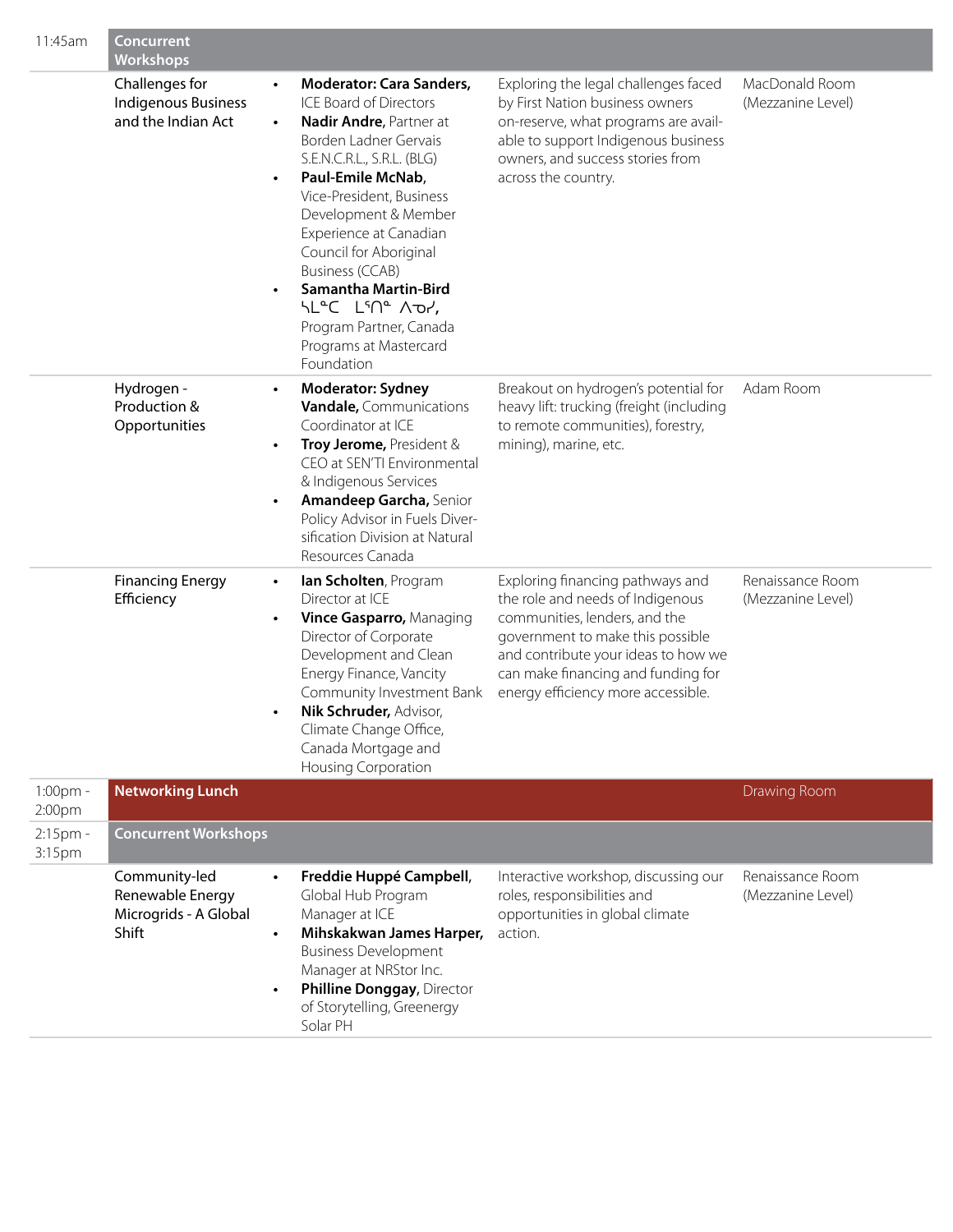|                     | Haíłzagy Teamwork                                                    | 'Qátuw'as Brown,<br>$\bullet$<br>Communications Manager for<br>Haíłzaqv Climate Action Team<br>Zuxvalaqs Leona Humchitt,<br>Haíłzagy Climate Action Co-<br>ordinator and Heiltsuk Tribal<br>Councillor<br>Hałağáił Ayla Brown, Haíłzaqv<br>Climate Action Advisor and<br>Heiltsuk Tribal Councillor<br>'Wu'iÂitxv?axsm Astrid<br>Wilson, Haíłzaqv Climate Action<br>Youth<br>Ambassador<br>Bonnie Van Tassel, IODI Pro-<br>$\bullet$<br>gram Manager at ICE | Learn about teamwork rooted in<br>Indigenous worldviews from mem-<br>bers of the very successful Haíłzaqv<br>team that is leading multiple clean<br>energy projects.                                                    | MacDonald Room<br>(Mezzanine Level) |
|---------------------|----------------------------------------------------------------------|-------------------------------------------------------------------------------------------------------------------------------------------------------------------------------------------------------------------------------------------------------------------------------------------------------------------------------------------------------------------------------------------------------------------------------------------------------------|-------------------------------------------------------------------------------------------------------------------------------------------------------------------------------------------------------------------------|-------------------------------------|
|                     | <b>Federal Funding</b><br>Landscape for Indige-<br>nous Clean Energy | Stephan Bowman, (CIRNAC)<br>Kara Kolkman (CIRNAC)<br><b>Stephanie Zimmerling (NR-</b><br>$\bullet$<br>Can)<br>Anil Arora (CIRNAC)<br>Mariah St-Pierre (CIRNAC)<br><b>Barb Gray (CIRNAC)</b><br>Kathleen Lombardi (NRCan)<br><b>Victoria Sandre (NRCan)</b><br><b>Brendan Struthers (NRCan)</b><br>Hannah Bihun (NRCan)<br>$\bullet$                                                                                                                         | Natural Resources Canada and<br>Indigenous Services Canada (ISC) will<br>facilitate regional dialogues tables for<br>six provinces to discuss their needs,<br>be introduced to program funding<br>and make connections. | Adam Room                           |
| 3:30 pm -<br>4:00pm | Plenary/Closing<br>Ceremonies                                        | <b>Grandmother Irene</b><br>$\bullet$<br>Lindsay, Elder, Wakaw,<br>Saskatchewan<br>Elder Alma-Jean Migwans,<br>$\bullet$<br>Elder, Manitoulin Island, ON<br>Darrell Brown, Chair of ICE<br>$\bullet$<br><b>Board of Directors</b><br>Terri Lynn Morrison,<br>$\bullet$<br>ICE Associate Executive Director<br>Chris Henderson,<br><b>ICE Executive Director</b>                                                                                             | Coming together to reconvene and<br>close the event in the right way.                                                                                                                                                   | Adam Room                           |

| 5:00pm -<br>10:00pm | <b>ICE Gala</b>         |                                                                                                                                                                                                                                                                                                                                                                                                                                                             | Cocktail Hour, Dinner and Reception<br>at the National Arts Center | National Arts Center |
|---------------------|-------------------------|-------------------------------------------------------------------------------------------------------------------------------------------------------------------------------------------------------------------------------------------------------------------------------------------------------------------------------------------------------------------------------------------------------------------------------------------------------------|--------------------------------------------------------------------|----------------------|
| 5:00pm -<br>6:00pm  | Cocktail Hour           |                                                                                                                                                                                                                                                                                                                                                                                                                                                             |                                                                    | Canada Room          |
| 6:00pm -<br>10:00pm | <b>Dinner Reception</b> | MC:<br>Kwatuuma Cole Sayers, Senior<br>o.<br>Manager at ICE<br>Opening Prayer:<br><b>Grandmother Irene</b><br>Lindsay, Elder, Wakaw,<br>Saskatchewan<br>Elder Alma-Jean Migwans,<br>$\bullet$<br>Elder In Residence at KTEI<br>Performers:<br><b>Madelaine McCallum</b><br>$\bullet$<br>Dancer, Motivational Speaker,<br>Facilitator, and MC<br>Howie Miller, Comedian<br>$\bullet$<br>Silla & Rise, Performers,<br>$\bullet$<br>Musicians (Throat Singing) |                                                                    | Canada Room          |